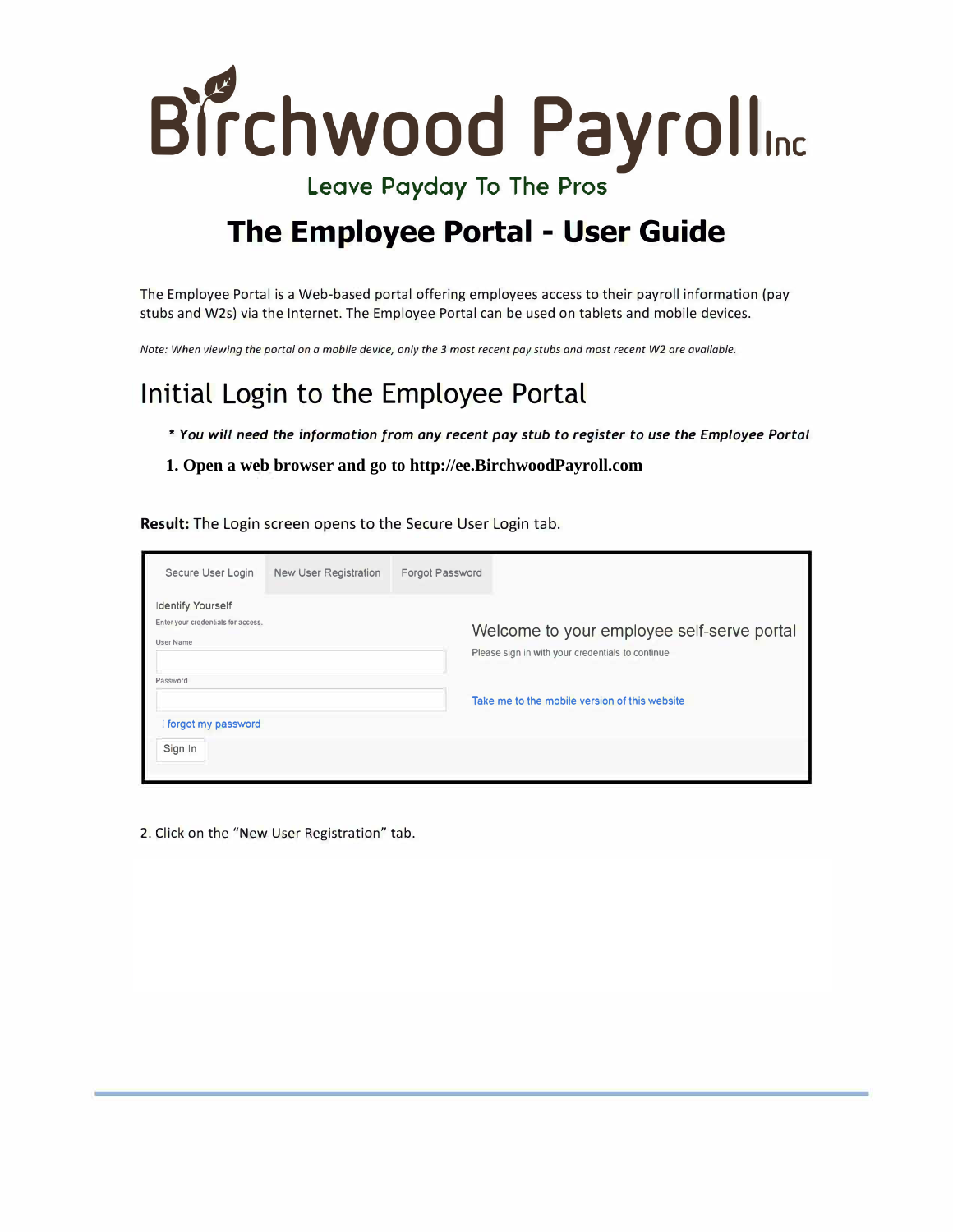3. Complete all required information, first choosing your login name and temporary password, followed by the pay information that can be found on any recent pay stub. See Page 3 and Page 4 for examples of a regular check and a direct deposit check. Any recent pay stub will work. When complete, press the "Register Me" button.

 $\overline{\phantom{a}}$ 

| Birchwood Payrolline<br>Leave Payday To The Pros                                                                  |                              |                               | ndiov                                               |
|-------------------------------------------------------------------------------------------------------------------|------------------------------|-------------------------------|-----------------------------------------------------|
| Secure User Login                                                                                                 | <b>New User Registration</b> |                               | <b>Forgot Password</b>                              |
| Setup Your Credentials                                                                                            |                              |                               | Provide Pay Information                             |
| Enter credentials to use for validation.                                                                          |                              |                               | Answers are found on your pay statement.            |
| Login Name                                                                                                        |                              | Company Code                  |                                                     |
| required                                                                                                          | $\mathbf{E}$                 | required                      |                                                     |
| Password                                                                                                          |                              | <b>SSN</b>                    |                                                     |
| required                                                                                                          | ۵                            | required                      |                                                     |
| * Must be at least 8 characters long and contain at least<br>1 Letter, 1 number and 1 symbol.<br>Confirm Password |                              | <b>Check Number</b>           | For DIRECT Deposit, you must enter the MINUS in the |
|                                                                                                                   |                              | required                      | check number i., e "-99998376"                      |
| required                                                                                                          | ۵                            | <b>Current Total Earnings</b> |                                                     |
|                                                                                                                   |                              | required                      |                                                     |

**Result:** The Settings screen opens, on which are Security Questions the user must set up for future login.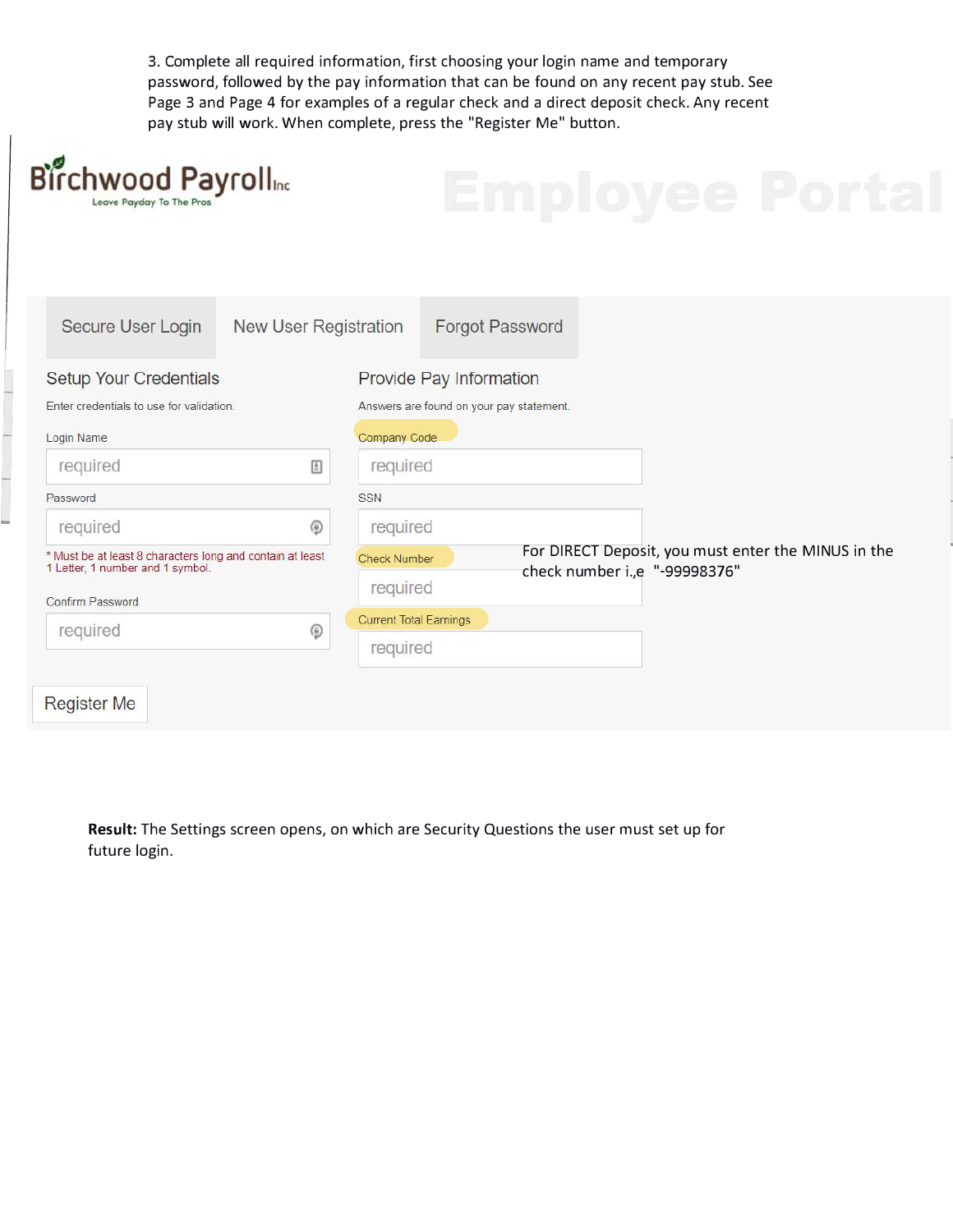• Page 2

| Change Password<br>Minimum length must not be less than 3 characters.                                                     |                         |  |  |  |
|---------------------------------------------------------------------------------------------------------------------------|-------------------------|--|--|--|
| New Password                                                                                                              | Confirm Password        |  |  |  |
| required                                                                                                                  | required                |  |  |  |
| <b>Fmail Notifications</b><br>We'll send relevant emails to these addresses                                               |                         |  |  |  |
| <b>General Address</b>                                                                                                    | <b>Benefits Address</b> |  |  |  |
| General Email                                                                                                             | <b>Benefits Email</b>   |  |  |  |
| <b>General Security Questions</b><br>We'll use these to verify your identity if you forget your password and can't log in |                         |  |  |  |
| Question 1                                                                                                                | Answer 1                |  |  |  |
| - Select Question -                                                                                                       | required                |  |  |  |
| Question 2                                                                                                                | Answer 2                |  |  |  |
| - Select Question -                                                                                                       | required                |  |  |  |
| Question 3                                                                                                                | Answer 3                |  |  |  |
| - Select Question -                                                                                                       | required                |  |  |  |

4. Complete the required information on the Setting screen and then press the  $\bullet\bullet\bullet$  button to save.

| Birchwood Payrolline                                                                                                       |     |                                            | CHRISTINA BEARING                     |     |           |       | Home     | ₩<br>Menu | Exit<br>Contact Settings |
|----------------------------------------------------------------------------------------------------------------------------|-----|--------------------------------------------|---------------------------------------|-----|-----------|-------|----------|-----------|--------------------------|
| Your Info                                                                                                                  | 000 | Pay                                        |                                       | 000 | Resources | • • • | Time Off |           | 0.0.0                    |
| CHRISTINA J DE CHRISTINA<br>50-CONTRARM RD<br><b>STANDARD AND THREE</b><br>chris@mailinator.com<br>Emp# 8 Hired 10/07/2018 |     | Checks<br>03/27/2020<br>01/31/2020<br>2020 | Gross<br>$\bullet$<br>$\bullet$<br>W2 |     |           |       | Type     |           | <b>Balance</b>           |
| Messages                                                                                                                   |     |                                            |                                       |     |           |       |          |           |                          |

S. Click **Pay** to view the information displayed in the Pay section on the Dashboard, which will include access to all past pay stubs as well as W2s for each year of employment. All pay stubs and W2s can be viewed directly in the portal and also saved as PDF files for saving or printing.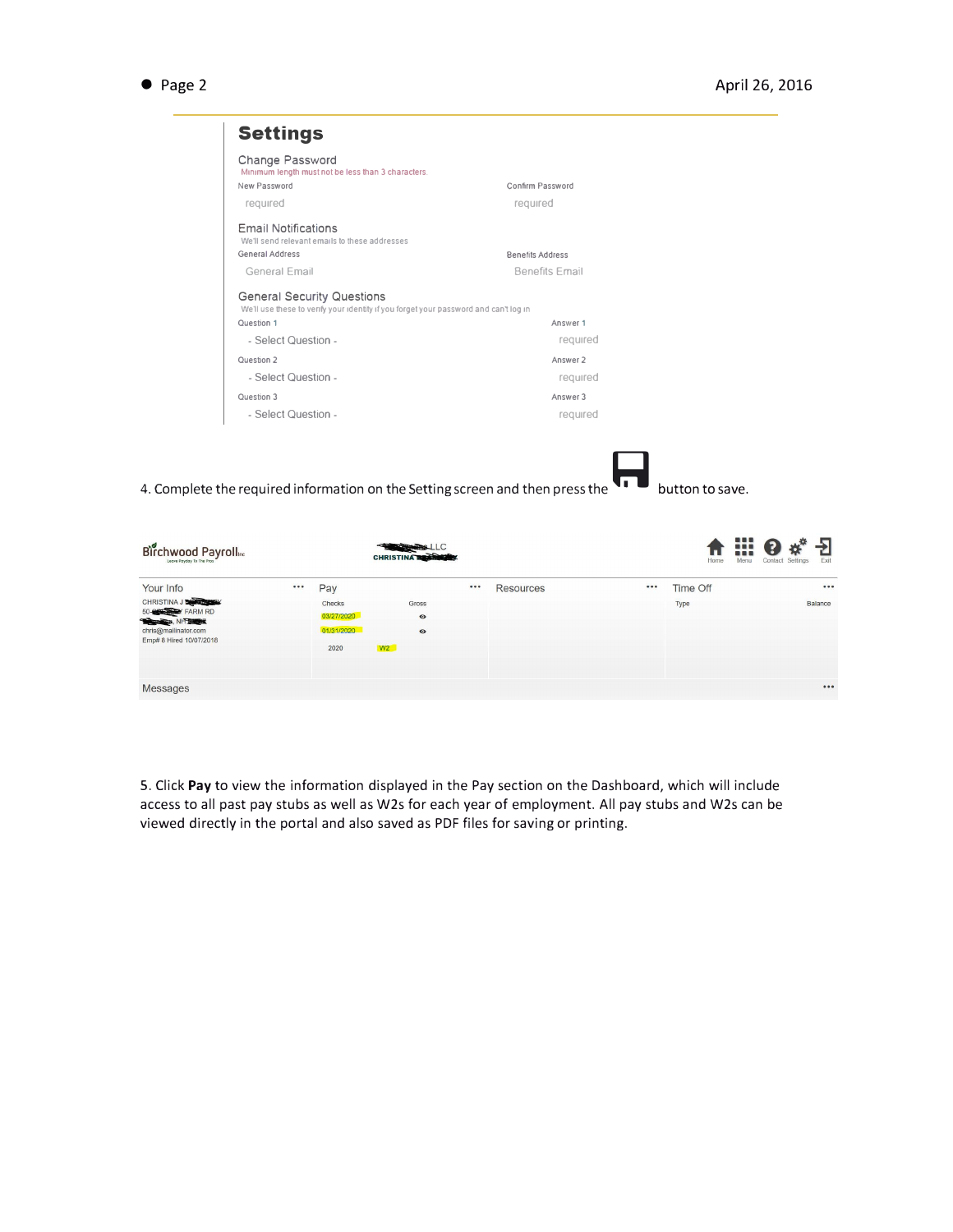**Hobment LLC** 140 Hard St Manchester, NH 03103

## **Example of INITIAL REGISTRATION** with a Direct Deposit Check

**Check Date 9/4/2020** 

Citizens Bank 1 Citizens Drive, Riverside, RI 114  $1533$ 

**Check Number Memo** 

 $5****************$ 

Pay No Dollars and No Cents PAY<br>ONLY **DO**  $\blacksquare$ To the Order of: 969 -99998376 515 **NON NEGOTIABLE Luke J Gag** 8 North Rd Hudson, NH 03051 **Authorized Signature** 140 Hard St **Luke J Gag Hobment LLC** Manchester, NH 03103 (603) 434-2775 Division Company Period Begir  $8/22/2020$ 4348<br>Number Period End Branch 8/28/2020 969 Social Security # Department Check Date  $515$ 9/4/2020 XXX-XX-7130 Hire Date<br>3/21/2019 Check Number<br>-99998376 Team <u>Earnings</u> **Deductions** Location / Job Hours/Pieces Year To Date Curront Year To Date **Turre** 19588.29 52.32 1564.73 Regular 17,00 36.67 623.39 Fed (S/1) (623.39) OASDI (623.39) 38.65 1214.50 Medicare (623.39) 9.04 284.01 Direct Dep - Ne 30691XXXX 523.38 16525.05 .<br>2002 - Para dia mampiasa mandang pangangan ng mga pangangan ng mga mangangan ng mga mangangan na mangangan ng  $\ddot{\cdot}$ **Total Earnings**  $\overline{\mathcal{R}}$  6 19588.29 **Total Deductions** 623.39 19588.29 **NET PAY** 523.38 Total Direct Deposits 523.38 Check Amount  $0.00$  $0.00$